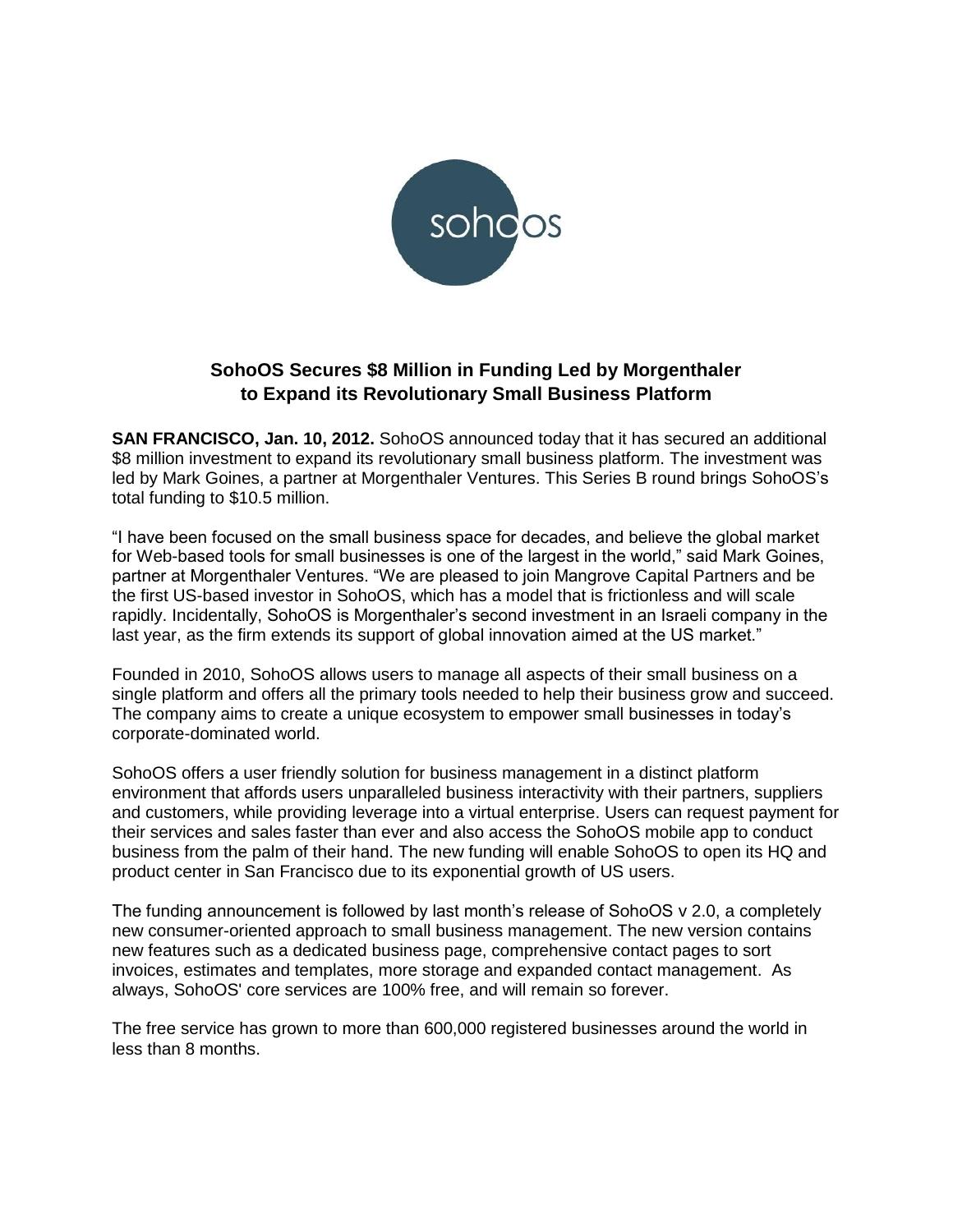"We are thrilled to have Morgenthaler & Mark Goines join us, Mangrove and our partners in our efforts to revolutionize the small business market by establishing a new global micro-economy," said CEO and Co-Founder Ron Daniel.

Michael Jackson from Mangrove Capital Partners and former COO of Skype notes, 'Mangrove is delighted to continue to support SohoOS in their efforts to develop the leading Free Small Business Management system. "Small businesses are the underpinning of the business world, yet they are very poorly served today with simple yet powerful products that can minimize the time they waste on administrative matters. Mangrove Capital's continued attention to early stage Israeli businesses looking for capital outside the Israeli market continues to bear fruit. We are sure that the addition of Morgenthaler with Partner Mark Goines, former head of Intuit's consumer tax business, to the board will further enhance the success of the company."

## **About SohoOS**

SohoOS was founded in 2010 by a group of passionate people with a desire to shift the benefits of globalization in favor of everyone, everywhere. SohoOS is a free online management and business environment serving small and micro businesses. SohoOS is the only environment in the world which allows users to conduct business interoperability with their partners, suppliers and customers, while leveraging them into a virtual enterprise. Their target audiences are small and micro businesses.

Using SohoOS, small and micro businesses can manage their contacts, clients, vendors and leads from one central location with an easy-to-use interface. Users can perform every action directly from their SohoOS contact list, get paid via multiple payment methods such as credit cards and PayPal, make local & international calls, send FAX and SMS, conduct mass email campaigns, as well as video & audio conference calls, manage inventory and more. SohoOS puts everything that you need to succeed directly at your fingertips so your business can grow and thrive effortlessly. Free of charge, both on the web and on mobile.

## **About Morgenthaler Ventures**

Morgenthaler Ventures is a premier venture capital firm, dedicated to helping entrepreneurs build valuable companies for more than 40 years. It currently has \$3 billion under management, including \$400 million in its ninth fund. Morgenthaler has invested in approximately 300 companies in the information technology and life science sectors. Representative portfolio companies in the IT space include: Evernote, NexTag, Siri, Lending Club, Practice Fusion, Socrata, Nominum, JasperSoft, MuleSource, Peregrine Semiconductor, Cortina, Nuance Communications, Apple and NEXTEL. The firm's IT Team is focused on early-stage investments and is headquartered in Menlo Park, CA. www.morgenthaler.com/ventures.

## **About Mark Goines**

Goines is a partner at Morgenthaler Ventures. He has an extensive track record of working successfully with high growth companies as an entrepreneur, executive and angel investor. Exits from his angel investments include Mint, Baby Center, PayCycle and Nolo.com. Goines was also an angel investor in Morgenthaler investments Pageonce and Practice Fusion, and currently represents Morgenthaler on Practice Fusion's board. He also led the firm's investment in Fundly (a social fundraising platform) and serves on the Fundly board. As partner, Goines focuses on investments in the areas of financial technology, mobile, consumer and small business Internet services.

Goines helped build and ran Intuit's Consumer Tax business (TurboTax). He also served as senior vice president of Intuit's International Division, managing businesses on every continent,